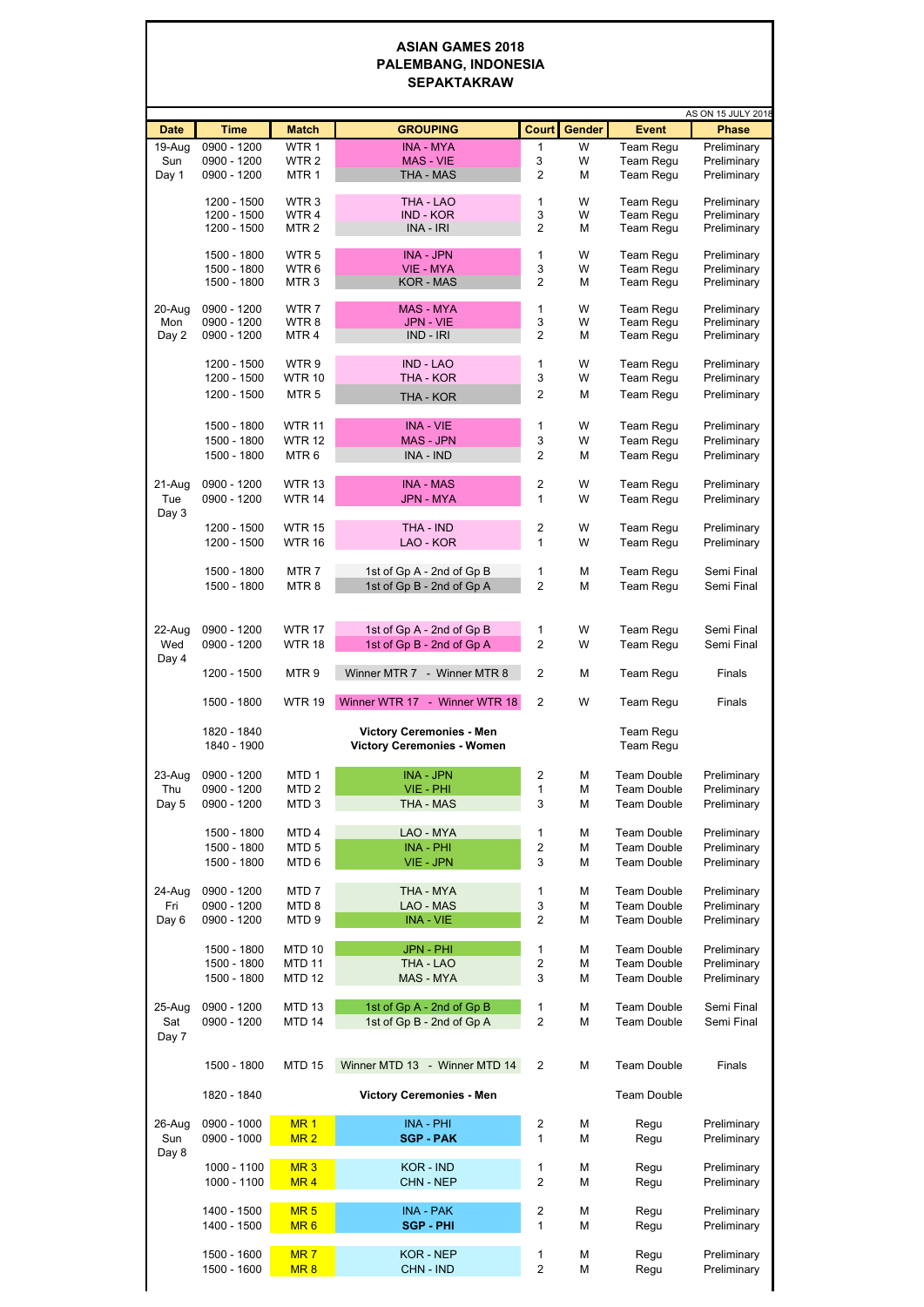| 27-Aug<br>Mon<br>Day 9  | 0900 - 1000<br>0900 - 1000 | MR <sub>9</sub><br><b>MR 10</b> | <b>INA - SGP</b><br>PHI - PAK                                        | 2<br>1                  | М<br>М | Regu<br>Regu | Preliminary<br>Preliminary |
|-------------------------|----------------------------|---------------------------------|----------------------------------------------------------------------|-------------------------|--------|--------------|----------------------------|
|                         | 1000 - 1100                | <b>MR 11</b>                    | KOR - CHN                                                            | 1                       | М      | Regu         | Preliminary                |
|                         | 1000 - 1100                | <b>MR 12</b>                    | IND - NEP                                                            | 2                       | М      | Regu         | Preliminary                |
|                         | 1400 - 1500                | <b>MR 13</b>                    | 1st of Gp A - 2nd of Gp B                                            | 1                       | М      | Regu         | Semi Final                 |
|                         | 1400 - 1500                | <b>MR 14</b>                    | 1st of Gp B - 2nd of Gp A                                            | 2                       | М      | Regu         | Semi Final                 |
| 28-Aug<br>Tue           | 1000 - 1100                | <b>MR 15</b>                    | Winner MT 13 - Winner MT14                                           | 2                       | М      | Regu         | Finals                     |
| Day 10                  | 1120 - 1140                |                                 | <b>Victory Ceremonies - Men</b>                                      |                         |        | Regu         |                            |
|                         | 1400 - 1500                | WQ 1                            | <b>INA - KOR</b>                                                     | 2                       | W      | Quad         | Preliminary                |
|                         | 1400 - 1500                | WQ <sub>2</sub>                 | <b>LAO - MYA</b>                                                     | 1                       | W      | Quad         | Preliminary                |
|                         | 1500 - 1600                | WQ 3                            | <b>THA - MAS</b>                                                     | 1                       | W      | Quad         | Preliminary                |
|                         | 1500 - 1600                | WQ 4                            | JPN - IND                                                            | $\overline{2}$          | W      | Quad         | Preliminary                |
|                         | 1600 - 1700                | MQ <sub>1</sub>                 | INA - JPN                                                            | 2                       | М      | Quad         | Preliminary                |
|                         | 1600 - 1700                | MQ <sub>2</sub>                 | MYA - LAO                                                            | $\mathbf{1}$            | M      | Quad         | Preliminary                |
|                         | 1700 - 1800                | MQ <sub>3</sub>                 | <b>SGP - PAK</b>                                                     | 2                       | М      | Quad         | Preliminary                |
|                         | 1700 - 1800                | MQ4                             | NEP - VIE                                                            | 1                       | М      | Quad         | Preliminary                |
| 29-Aug                  | 1000 - 1100                | WQ 5                            | THA - VIE                                                            | 1                       | W      | Quad         | Preliminary                |
| Wed                     | 1000 - 1100                | WQ 6                            | <b>IND - MAS</b>                                                     | $\overline{c}$          | W      | Quad         | Preliminary                |
| Day 11                  | 1100 - 1200                | WQ7                             | <b>INA - MYA</b>                                                     | 2                       | W      | Quad         | Preliminary                |
|                         | 1100 - 1200                | WQ8                             | LAO - KOR                                                            | 1                       | W      | Quad         | Preliminary                |
|                         | 1300 - 1400                | MQ <sub>5</sub>                 | <b>INA - CHN</b>                                                     | 1                       | М      | Quad         | Preliminary                |
|                         | 1300 - 1400                | MQ <sub>6</sub>                 | LAO - JPN                                                            | 2                       | М      | Quad         | Preliminary                |
|                         | 1400 - 1500                | MQ7                             | <b>SGP - NEP</b>                                                     | 2                       | М      | Quad         | Preliminary                |
|                         | 1400 - 1500                | MQ <sub>8</sub>                 | IRI - PAK                                                            | 1                       | М      | Quad         | Preliminary                |
|                         | 1500 - 1600                | WQ 9                            | <b>JPN - MAS</b>                                                     | 1                       | W      | Quad         | Preliminary                |
|                         | 1500 - 1600                | WQ 10                           | VIE - IND                                                            | $\overline{c}$          | W      | Quad         | Preliminary                |
|                         | 1600 - 1700                | <b>WQ 11</b>                    | <b>INA - LAO</b>                                                     | 2                       | W      | Quad         | Preliminary                |
|                         | 1600 - 1700                | WQ 12                           | KOR - MYA                                                            | $\mathbf{1}$            | W      | Quad         | Preliminary                |
| 30-Aug<br>Thu<br>Day 12 | 1000 - 1100<br>1000 - 1100 | WQ 13<br>WQ 14                  | THA - IND<br>JPN - VIE                                               | 1<br>$\overline{2}$     | W<br>W | Quad<br>Quad | Preliminary<br>Preliminary |
|                         | 1100 - 1200                | MQ <sub>9</sub>                 | MYA - JPN                                                            | 1                       | М      | Quad         | Preliminary                |
|                         | 1100 - 1200                | <b>MQ 10</b>                    | <b>CHN - LAO</b>                                                     | $\overline{c}$          | М      | Quad         | Preliminary                |
|                         | 1300 - 1400                | <b>MQ 11</b>                    | NEP - PAK                                                            | 1                       | М      | Quad         | Preliminary                |
|                         | 1300 - 1400                | <b>MQ 12</b>                    | IRI - VIE                                                            | 2                       | М      | Quad         | Preliminary                |
|                         | 1400 - 1500                | <b>WQ 15</b>                    | THA - JPN                                                            | 1                       | W      | Quad         | Preliminary                |
|                         | 1400 - 1500                | <b>WQ 16</b>                    | <b>VIE - MAS</b>                                                     | 2                       | W      | Quad         | Preliminary                |
|                         | 1500 - 1600                | <b>MQ 13</b>                    | <b>INA - LAO</b>                                                     | 2                       | М      | Quad         | Preliminary                |
|                         | 1500 - 1600                | <b>MQ 14</b>                    | MYA - CHN                                                            | 1                       | М      | Quad         | Preliminary                |
|                         | 1600 - 1700                | <b>MQ 15</b>                    | <b>SGP - VIE</b>                                                     | 1                       | М      | Quad         | Preliminary                |
|                         | 1600 - 1700                | <b>MQ 16</b>                    | NEP - IRI                                                            | $\overline{\mathbf{c}}$ | М      | Quad         | Preliminary                |
| 31-Aug                  | 1000 - 1100                | <b>MQ 17</b>                    | <b>INA - MYA</b>                                                     | 2                       | М      | Quad         | Preliminary                |
| Fri<br>Day 13           | 1000 - 1100                | <b>MQ 18</b>                    | CHN - JPN                                                            | 1                       | М      | Quad         | Preliminary                |
|                         | 1100 - 1200                | <b>MQ 19</b>                    | SGP-IRI                                                              | 1                       | М      | Quad         | Preliminary                |
|                         | 1100 - 1200                | <b>MQ 20</b>                    | VIE - PAK                                                            | $\overline{c}$          | М      | Quad         | Preliminary                |
| 1-Sep                   | 1000 - 1100                | <b>WQ 17</b>                    | 1st of Gp A - 2nd of Gp B                                            | 1                       | W      | Quad         | Semi Final                 |
| Sat                     | 1000 - 1100                | <b>WQ 18</b>                    | 1st of Gp B - 2nd of Gp A                                            | $\overline{c}$          | W      | Quad         | Semi Final                 |
| Day 14                  | 1100 - 1200                | <b>MQ 21</b>                    | 1st of Gp A - 2nd of Gp B                                            | 1                       | М      | Quad         | Semi Final                 |
|                         | 1100 - 1200                | <b>MQ 22</b>                    | 1st of Gp B - 2nd of Gp A                                            | 2                       | М      | Quad         | Semi Final                 |
|                         | 1500 - 1600                | WQ 19                           | Winner WQ 17 - Winner WQ 18                                          | 2                       | W      | Quad         | Finals                     |
|                         | 1600 - 1700                | <b>MQ 23</b>                    | Winner MQ 21 - Winner MQ 22                                          | 2                       | М      | Quad         | Finals                     |
|                         | 1720 - 1740<br>1740 - 1800 |                                 | <b>Victory Ceremonies - Women</b><br><b>Victory Ceremonies - Men</b> |                         |        | Quad<br>Quad |                            |